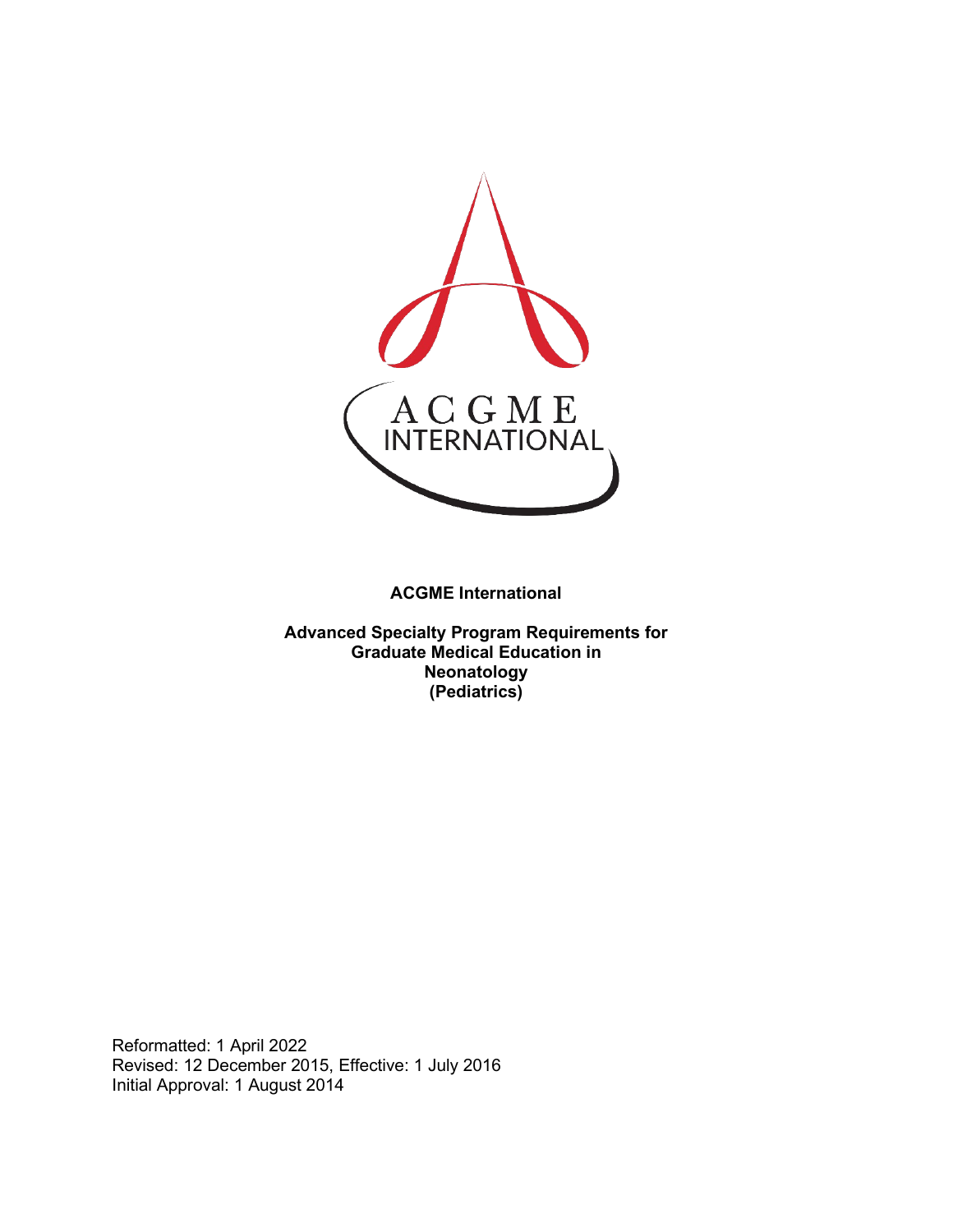#### **ACGME International Specialty Program Requirements for Graduate Medical Education in Neonatology (Pediatrics)**

#### **Int. Introduction**

*Background and Intent: Programs must achieve and maintain Foundational Accreditation according to the ACGME-I Foundational Requirements prior to receiving Advanced Specialty Accreditation. The Advanced Specialty Requirements noted below complement the ACGME-I Foundational Requirements. For each section, the Advanced Specialty Requirements should be considered together with the Foundational Requirements.*

## **Int. I. Definition and Scope of the Specialty**

Neonatology is a subspecialty of pediatrics that consists of the medical care of the newborn infant, especially the ill or premature newborn infant. It is a hospital-based specialty and is usually practiced in neonatal intensive care units (NICUs). The principal patients of neonatologists are newborn infants who are ill or requiring special medical care due to prematurity, low birth weight, intrauterine growth restriction, congenital malformations (birth defects), sepsis, or birth asphyxias.

### **Int. II. Duration of Education**

Int. II.A. The educational program in neonatology must be 36 or 48 months in length.

#### **I. Institution**

### **I.A. Sponsoring Institution**

| LA.1     | A fellowship in neonatology must function as an integral part of an<br>ACGME-I-accredited residency in pediatrics.                                                                                    |
|----------|-------------------------------------------------------------------------------------------------------------------------------------------------------------------------------------------------------|
| LA.2.    | The Sponsoring Institution must sponsor an ACGME-I-accredited program<br>in pediatrics, and must be affiliated with an ACGME-I-accredited obstetrics<br>and gynecology residency program.             |
| I.A.2.a) | The obstetrics and gynecology program must be within the same<br>geographic location as the fellowship and must have certified<br>maternal-fetal medicine specialists available for fellow education. |

## **I.B. Participating Sites**

See International Foundational Requirements, Section I.B.

### **II. Program Personnel and Resources**

### **II.A. Program Director**

See International Foundational Requirements, Section II.A.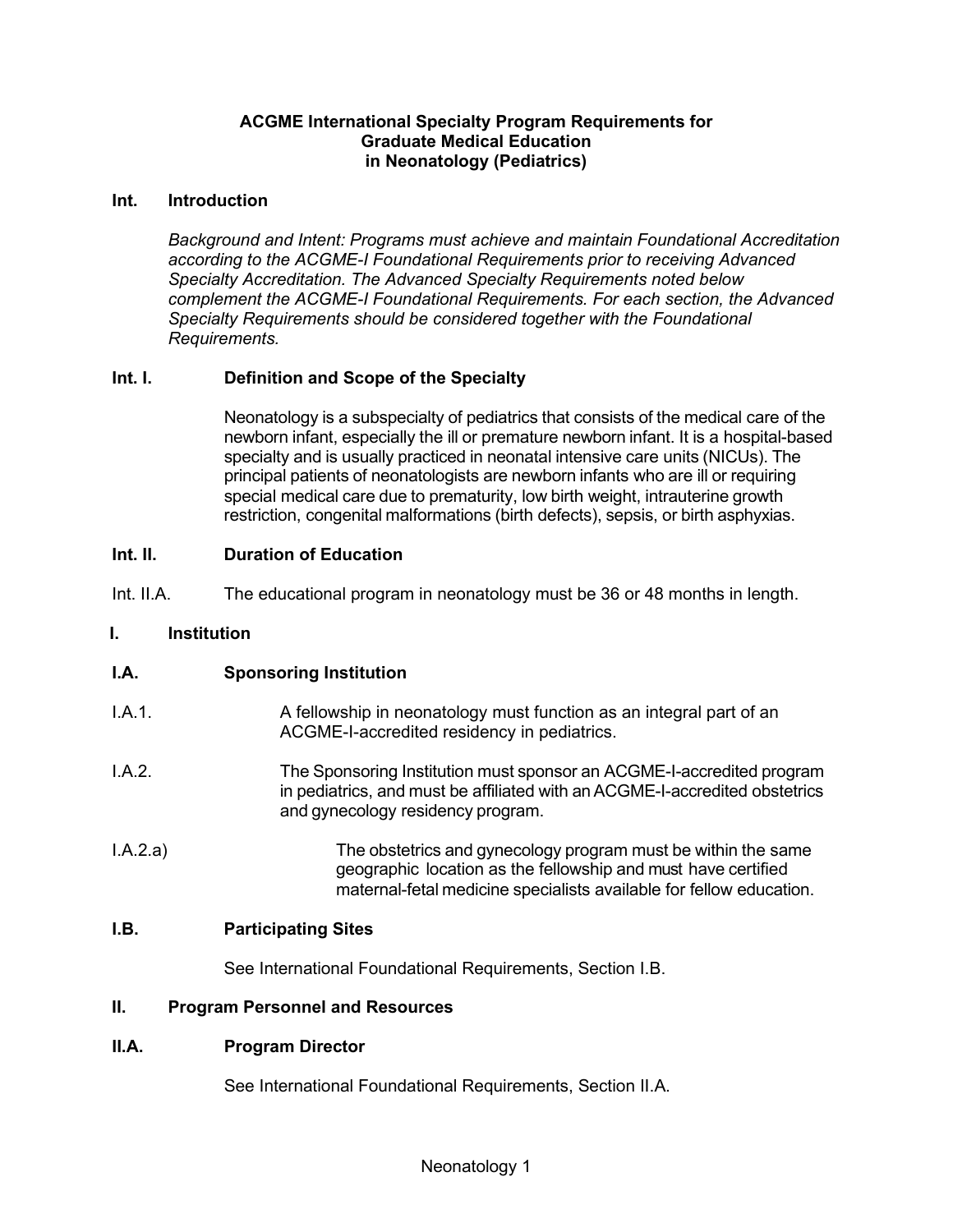| II.B.     | <b>Faculty</b>                                                                                                                                                                                                                                                   |
|-----------|------------------------------------------------------------------------------------------------------------------------------------------------------------------------------------------------------------------------------------------------------------------|
| II.B.1.   | At least four full-time neonatologists must contribute sufficient time and<br>effort to the educational program to fulfill the supervisory, teaching, and<br>mentoring requirements of the program.                                                              |
| II.B.2.   | The full range of pediatric subspecialists necessary for teaching and<br>consultation must be available to the fellowship program.                                                                                                                               |
| II.B.3.   | Other physician faculty members must include:                                                                                                                                                                                                                    |
| II.B.3.a) | appropriate consultants in related disciplines, including a pediatric<br>neurologist, a geneticist, a consultant skilled in neurodevelopment,<br>and a pediatric radiologist; and,                                                                               |
| II.B.3.b) | a full range of surgical subspecialists, with experience in pediatrics,<br>for teaching and consultation, including from cardiothoracic surgery,<br>neurological surgery, ophthalmology, orthopaedic surgery,<br>otolaryngology, pediatric surgery, and urology. |
| II.C.     | <b>Other Program Personnel</b>                                                                                                                                                                                                                                   |
| II.C.1.   | The program must have access to the following professional staff members<br>skilled in the care of critically ill and/or premature neonates:                                                                                                                     |
| ILC.1.a)  | medical social workers experienced in management of families in<br>crisis and end-of-life care;                                                                                                                                                                  |
| ILC.1.b)  | nurses;                                                                                                                                                                                                                                                          |
| ILC.1.c)  | nutritionists experienced in the management of both enteral and<br>parenteral nutrition;                                                                                                                                                                         |
| ILC.1.d)  | pharmacists;                                                                                                                                                                                                                                                     |
| ILC.1.e   | respiratory therapists;                                                                                                                                                                                                                                          |
| ILC.1.f)  | physical and occupational therapists experienced in<br>developmentally-appropriate therapy;                                                                                                                                                                      |
| ILC.1.g   | specialists in the assessment of hearing; and,                                                                                                                                                                                                                   |
| ILC.1.h   | therapists experienced in evaluating feeding difficulties initially or in<br>follow-up.                                                                                                                                                                          |
| II.D.     | <b>Resources</b>                                                                                                                                                                                                                                                 |
| II.D.1.   | A neonatal database of all patient admissions, diagnoses, and outcomes<br>must be available for fellow education.                                                                                                                                                |

II.D.2. A specially designated NICU must be located at the primary clinical site.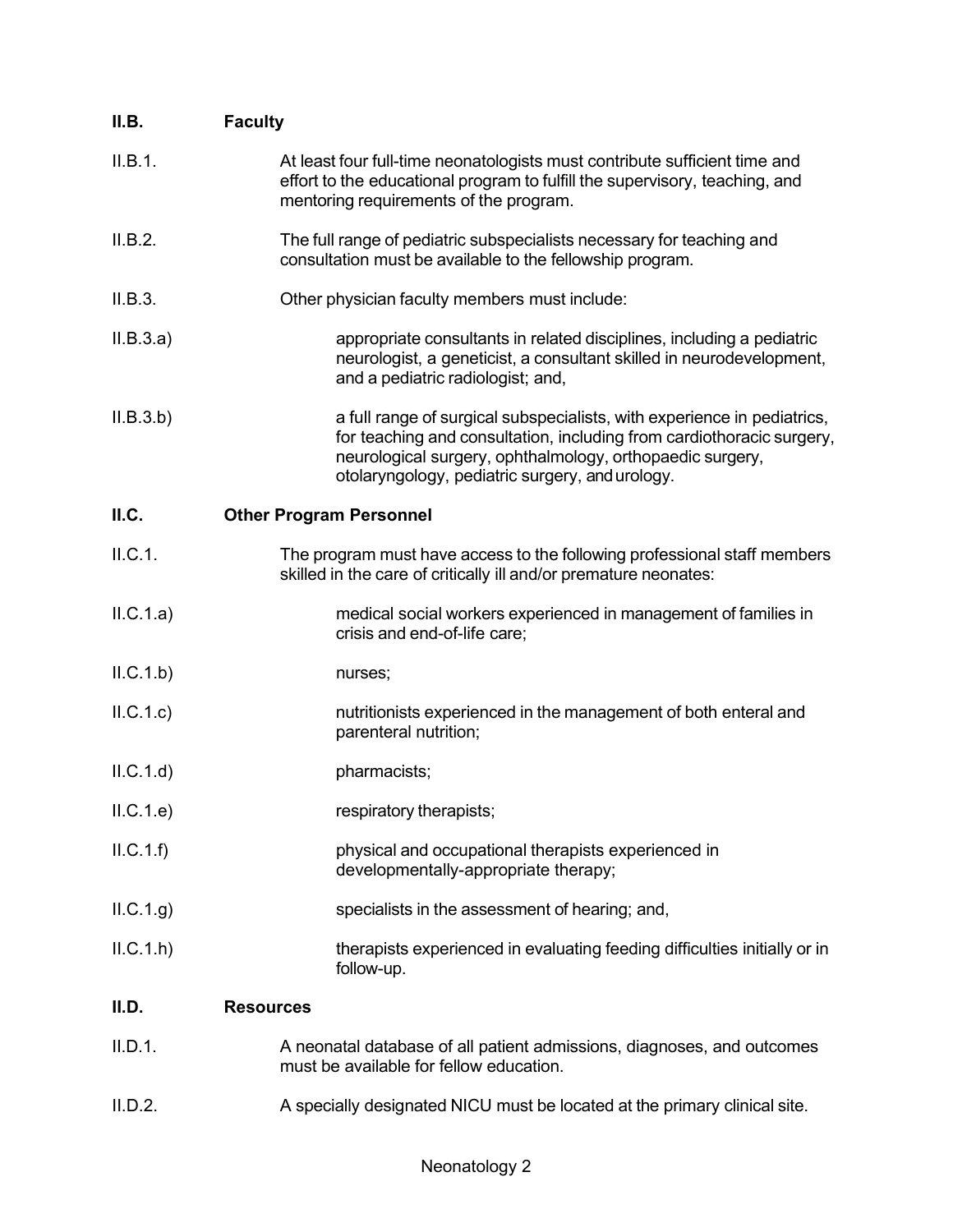| II.D.2.a)   | Facilities and equipment in that unit must meet the generally-<br>accepted standards of modern intensive care units, and appropriate<br>laboratory services must be available 24-hours a day.                 |
|-------------|---------------------------------------------------------------------------------------------------------------------------------------------------------------------------------------------------------------|
| II.D.2.b    | Facilities and resources must include portable x-ray, ultrasound<br>imaging, electrocardiography (ECG), neonatal echocardiography,<br>and electroencephalography (EEG) services.                              |
| ILD.2.b)(1) | EEG services should be available on a 24-hour-a-day basis<br>with 24-hour-a-day interpretation services available.                                                                                            |
| II.D.2.c    | The NICU follow-up clinic must have staff members with expertise in<br>performing developmental assessments, as well as skilled neonatal<br>or pediatric faculty members as teachers for fellows.             |
| II.D.3.     | The perinatal service must have facilities and equipment that meet the<br>generally accepted standards for high-risk newborn resuscitation.                                                                   |
| II.D.4.     | The program must provide the patient care experiences necessary for<br>fellows to acquire skill in delivery room stabilization and resuscitation of<br>critically ill neonates, including:                    |
| III.D.4.a)  | a sufficient number and variety of high-risk obstetrical patients to<br>ensure that fellows become knowledgeable in identifying high-risk<br>pregnancies and evaluating fetal well-being and maturation; and, |
| III.D.4.b)  | a sufficient number of infants discharged to a NICU.                                                                                                                                                          |
| II.D.5.     | The primary clinical site must meet the generally accepted standards for<br>modern laboratories and services needed for management of high-risk<br>pregnancies and critically ill neonates, including:        |
| III.D.5.a)  | microchemistry and hematology laboratories;                                                                                                                                                                   |
| III.D.5.b)  | blood gas analysis;                                                                                                                                                                                           |
| III.D.5.c   | perinatal diagnostic laboratory;                                                                                                                                                                              |
| III.D.5.d)  | pathology services, to include those for evaluation of placental<br>pathology;                                                                                                                                |
| III.D.5.e)  | diagnostic bacteriology and virology laboratories;                                                                                                                                                            |
| III.D.5.f   | blood bank; and,                                                                                                                                                                                              |
| III.D.5.g   | accessible computed tomography (CT) and magnetic resonance<br>imaging (MRI) facilities.                                                                                                                       |
| III.D.6     | Participating sites should have access to:                                                                                                                                                                    |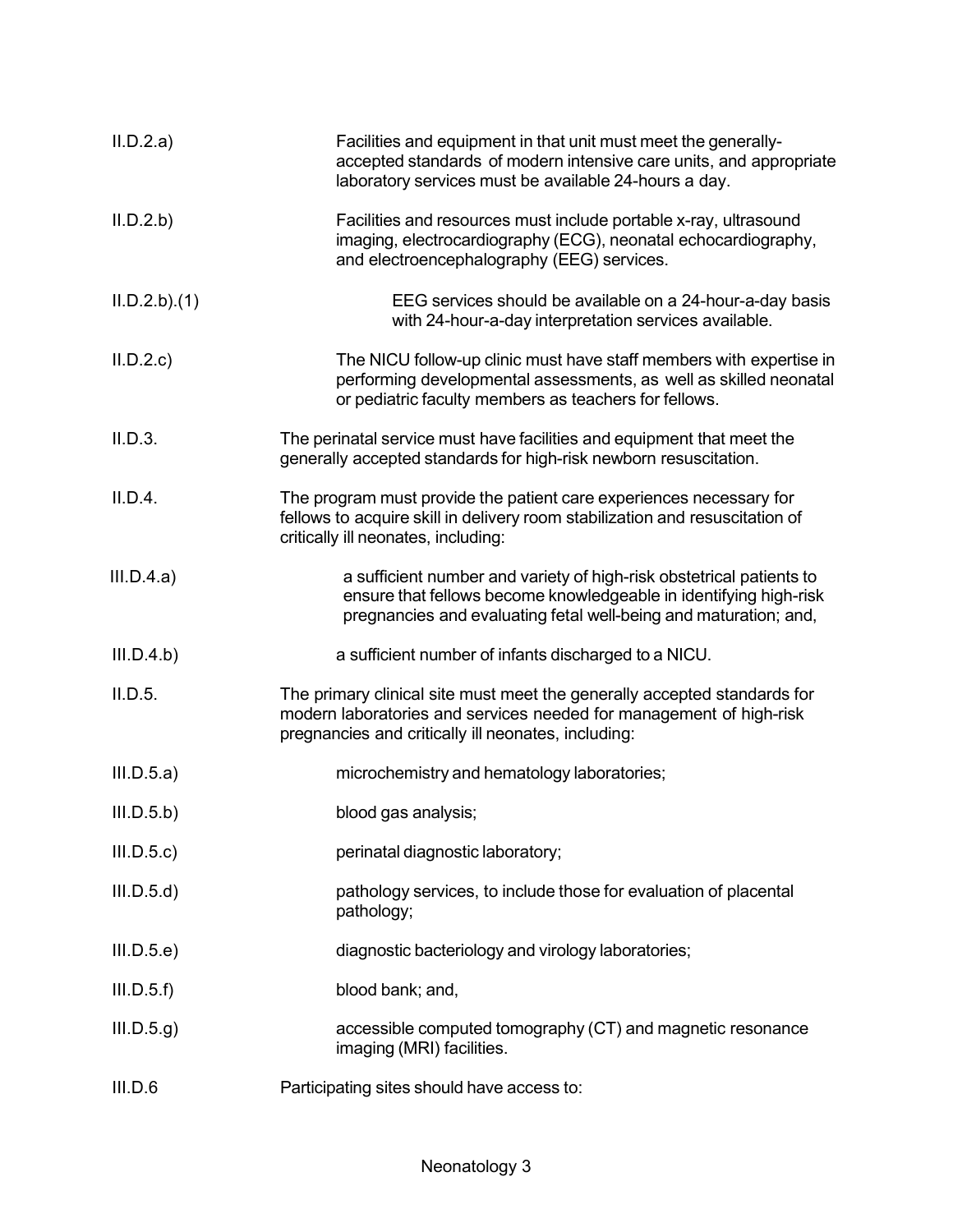- III.D.6.a) a screening laboratory for inborn errors of metabolism;
- III.D.6.b) a clinical toxicology laboratory;
- III.D.6.c) nuclear medicine facilities;
- III.D.6.d) a cytogenetics laboratory; and,
- III.D.6.e) audiology services.

## **III. Fellow Appointment**

## **III.A. Eligibility Criteria**

III.A.1. Prior to appointment in the program, fellows should have completed an ACGME-I-accredited residency program in pediatrics, or a pediatric residency program acceptable to the Sponsoring Institution's Graduate Medical Education Committee.

## **III.B. Number of Fellows**

See International Foundational Requirements, Section III.B.

## **IV. Specialty-Specific Educational Program**

## **IV.A. ACGME-I Competencies**

| IV.A.1.         | The program must integrate the following ACGME-I Competencies into<br>the curriculum.                                                                                                                  |
|-----------------|--------------------------------------------------------------------------------------------------------------------------------------------------------------------------------------------------------|
| IV.A.1.a)       | Professionalism                                                                                                                                                                                        |
| IV.A.1.a)(1)    | Fellows must demonstrate a commitment to<br>professionalism and an adherence to ethical principles.                                                                                                    |
| IV.A.1.b)       | <b>Patient Care and Procedural Skills</b>                                                                                                                                                              |
| IV.A.1.b)(1)    | Fellows must provide patient care that is compassionate,<br>appropriate, and effective for the treatment of health<br>problems and the promotion of health. Fellows must<br>demonstrate competence in: |
| IV.A.1.b)(1)(a) | the evaluation, diagnosis, and pre- and post-<br>operative management of neonatal-perinatal<br>patients;                                                                                               |
| IV.A.1.b)(1)(b) | coordinating care between pediatric surgeons,<br>neonatologists, and critical care intensivists;                                                                                                       |
| IV.A.1.b)(1)(c) | psychosocial implications of disorders of the fetus,<br>neonate, and young infant;                                                                                                                     |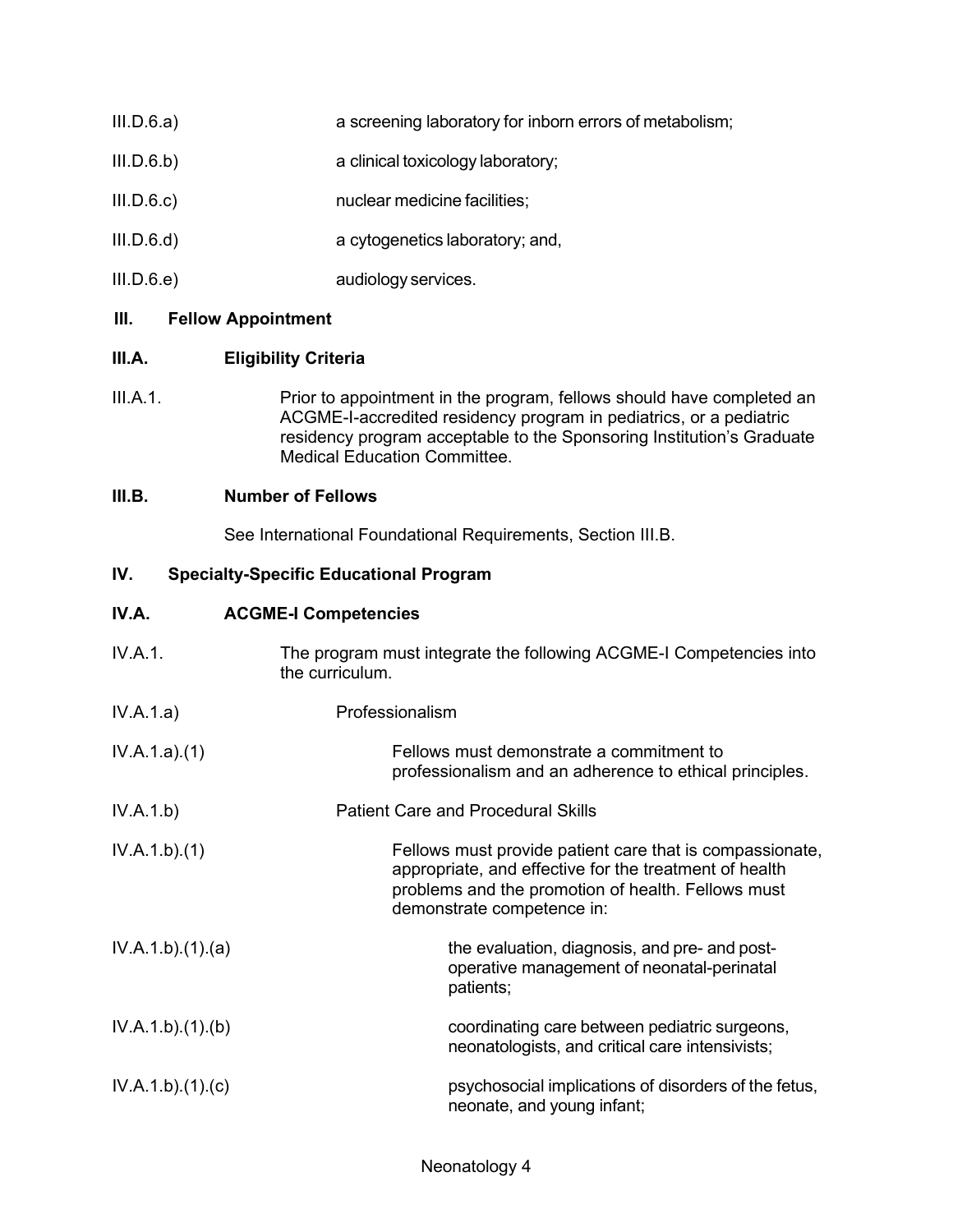| IV.A.1.b)(1)(d)           | family dynamics surrounding the birth and care of a<br>sick neonate;                                                                                                                                                                                   |
|---------------------------|--------------------------------------------------------------------------------------------------------------------------------------------------------------------------------------------------------------------------------------------------------|
| IV.A.1.b)(1)(e)           | identifying high-risk pregnancy;                                                                                                                                                                                                                       |
| IV.A.1.b)(1)(f)           | methods used to evaluate fetal well-being and<br>maturation;                                                                                                                                                                                           |
| IV.A.1.b)(1)(g)           | factors that may compromise the fetus during the<br>intrapartum period;                                                                                                                                                                                |
| IV.A.1.b)(1)(h)           | recognizing the signs of fetal distress;                                                                                                                                                                                                               |
| IV.A.1.b)(1)(i)           | follow-up of high-risk neonates;                                                                                                                                                                                                                       |
| IV.A.1.b)(1)(j)           | consulting in neonatal-perinatal medicine;                                                                                                                                                                                                             |
| IV.A.1.b)(1)(k)           | providing ventilatory assistance to neonates;                                                                                                                                                                                                          |
| IV.A.1.b)(1)(I)           | providing care of neonates requiring cardiac surgical<br>procedures and their post-operative complications;<br>and,                                                                                                                                    |
| IV.A.1.b)(1)(m)           | evaluating various modalities of therapy used for<br>neonatal-perinatal disorders.                                                                                                                                                                     |
|                           |                                                                                                                                                                                                                                                        |
| IV.A.1.c)                 | <b>Medical Knowledge</b>                                                                                                                                                                                                                               |
| IV.A.1.c.1(1)             | Fellows must demonstrate knowledge of established and<br>evolving biomedical clinical, epidemiological, and social-<br>behavioral sciences, as well as the application of this<br>knowledge to patient care. Fellows must demonstrate<br>knowledge of: |
| $IV.A.1.c$ . $(1).$ $(a)$ | the relevant basic sciences;                                                                                                                                                                                                                           |
| $IV.A.1.c$ . $(1).$ (b)   | basic disciplines related to pregnancy, the fetus, and<br>the neonate;                                                                                                                                                                                 |
| $IV.A.1.c$ ). $(1).$ (c)  | maternal physiological, biochemical, and<br>pharmacological influences on the fetus;                                                                                                                                                                   |
| $IV.A.1.c$ . $(1).$ $(d)$ | fetal physiology;                                                                                                                                                                                                                                      |
| $IV.A.1.c$ ). $(1).$ (e)  | fetal development;                                                                                                                                                                                                                                     |
| $IV.A.1.c$ ). $(1).(f)$   | placental function (placental circulation, gas<br>exchange, growth);                                                                                                                                                                                   |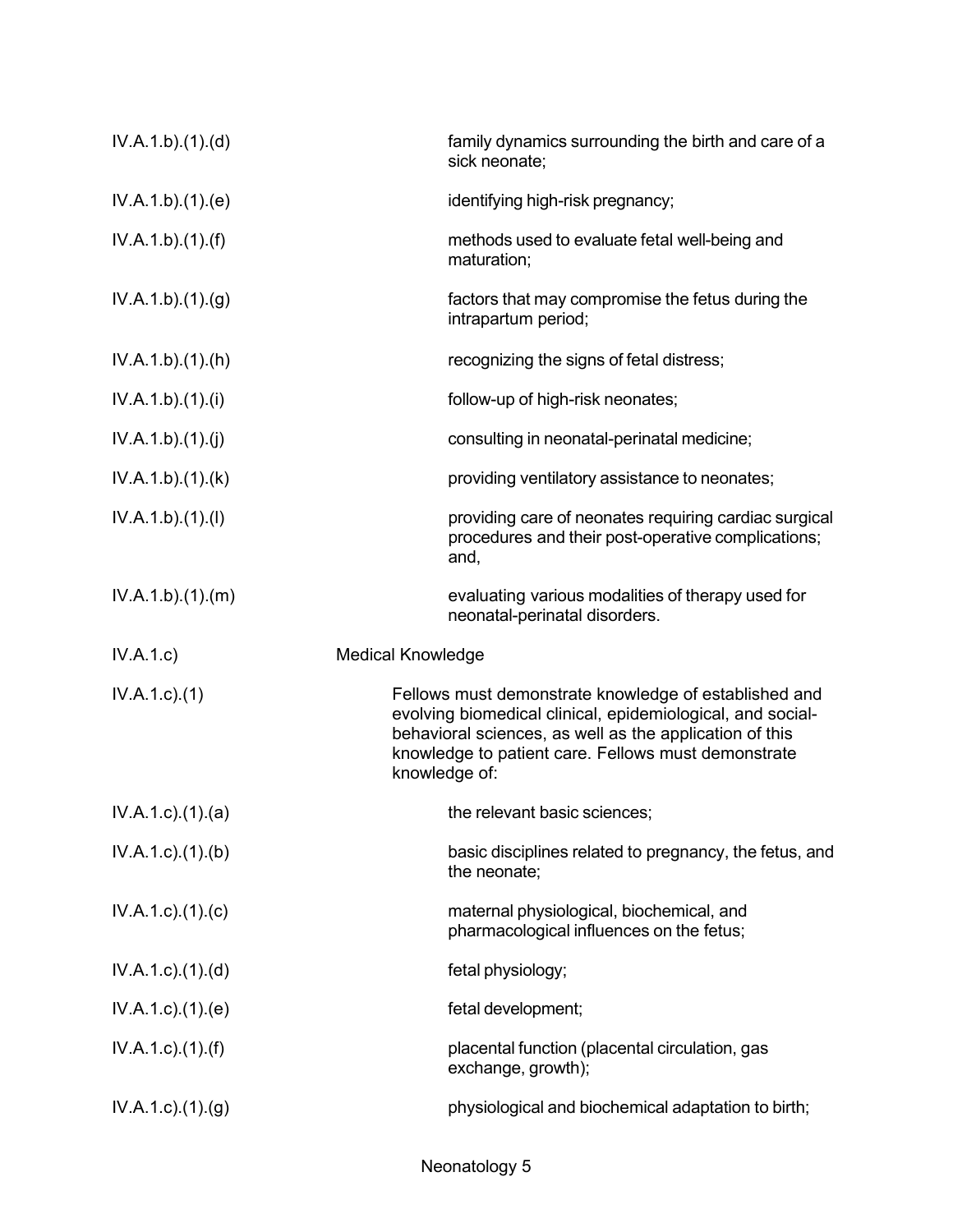| $IV.A.1.c$ . $(1).(h)$      | cellular, molecular, and developmental biology and<br>pathology relevant to diseases of the neonate;                                                                                                                                                                       |
|-----------------------------|----------------------------------------------------------------------------------------------------------------------------------------------------------------------------------------------------------------------------------------------------------------------------|
| IV.A.1.c)(1).(i)            | psychology of pregnancy and maternal-infant<br>interaction;                                                                                                                                                                                                                |
| IV.A.1.c)(1)(j)             | breast feeding and lactation;                                                                                                                                                                                                                                              |
| $IV.A.1.c$ . $(1).$ $(k)$   | growth and nutrition;                                                                                                                                                                                                                                                      |
| $IV.A.1.c$ ). $(1)$ . $(1)$ | genetics;                                                                                                                                                                                                                                                                  |
| $IV.A.1.c$ . $(1).$ (m)     | the tabulation and evaluation of an institutional<br>database; and,                                                                                                                                                                                                        |
| $IV.A.1.c$ . $(1).$ $(n)$   | techniques of collation and critical interpretation of<br>data pertaining to immediate outcome and sequelae<br>of various diseases.                                                                                                                                        |
| IV.A.1.d)                   | Practice-based Learning and Improvement                                                                                                                                                                                                                                    |
| IV.A.1.d)(1)                | Fellows must demonstrate the ability to investigate and<br>evaluate their care of patients, to appraise and assimilate<br>scientific evidence, and to continuously improve patient<br>care based on constant self-evaluation and lifelong<br>learning.                     |
| IV.A.1.e)                   | Interpersonal and Communication Skills                                                                                                                                                                                                                                     |
| IV.A.1.e. (1)               | Fellows must demonstrate interpersonal and<br>communication skills that result in the effective exchange<br>of information and collaboration with patients, their<br>families, and health professionals.                                                                   |
| IV.A.1.f)                   | <b>Systems-based Practice</b>                                                                                                                                                                                                                                              |
| IV.A.1.f)(1)                | Fellows must demonstrate an awareness of and<br>responsiveness to the larger context and system of health<br>care, including the social determinates of health, as well as<br>the ability to call effectively on other resources in the<br>system to produce optimal care. |
| IV.B.                       | <b>Regularly Scheduled Educational Activities</b>                                                                                                                                                                                                                          |
| IV.B.1.                     | All core educational sessions must have at least one faculty member<br>ant and must be separated to encure near near and near                                                                                                                                              |

present and must be scheduled to ensure peer-peer and peer-faculty member interaction.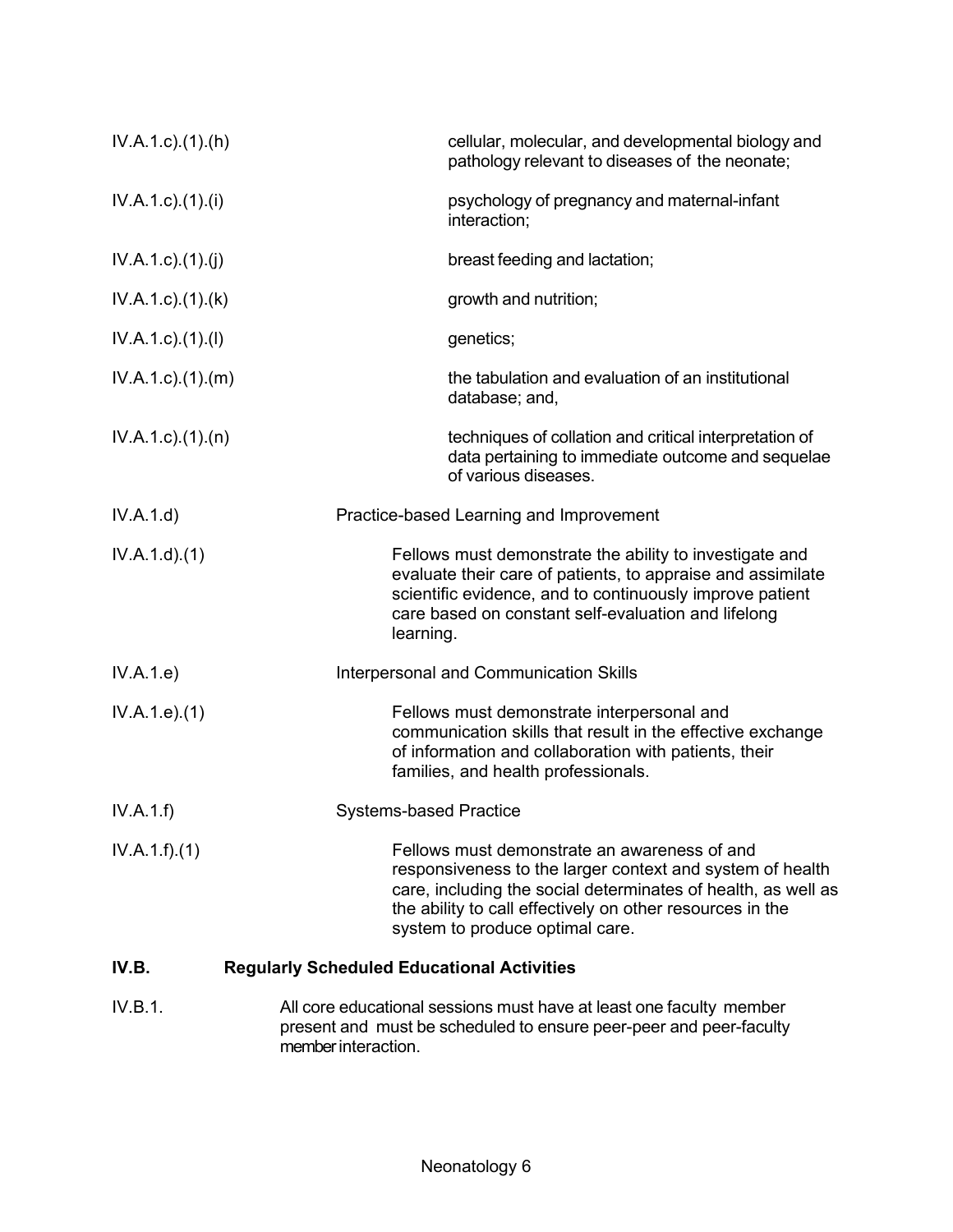| IV.B.2.   | Patient-based teaching must include direct interaction between fellows and<br>faculty members, bedside teaching, discussion of pathophysiology, and the<br>use of current evidence in diagnostic and therapeutic decisions. The<br>teaching must be:                                                                                              |
|-----------|---------------------------------------------------------------------------------------------------------------------------------------------------------------------------------------------------------------------------------------------------------------------------------------------------------------------------------------------------|
| IV.B.2.a) | formally conducted on all inpatient, outpatient, and consultative<br>services; and,                                                                                                                                                                                                                                                               |
| IV.B.2.b) | conducted with a frequency and duration that ensures a meaningful<br>and continuous teaching relationship between the assigned<br>supervising faculty member(s) and fellows.                                                                                                                                                                      |
| IV.B.3.   | Fellows must receive instruction in practice management relevant to<br>neonatology.                                                                                                                                                                                                                                                               |
| IV.B.4.   | The program must provide fellows with instruction in related basic sciences.                                                                                                                                                                                                                                                                      |
| IV.B.5.   | Seminars, conferences, and courses must be offered in the basic disciplines<br>related to pregnancy, the fetus, and the neonate, and must include:                                                                                                                                                                                                |
| IV.B.5.a) | maternal physiological, biochemical, and pharmacological<br>influences on the fetus;                                                                                                                                                                                                                                                              |
| IV.B.5.b) | fetal physiology;                                                                                                                                                                                                                                                                                                                                 |
| IV.B.5.c) | fetal development;                                                                                                                                                                                                                                                                                                                                |
| IV.B.5.d) | placental function (placental circulation, gas exchange, growth);                                                                                                                                                                                                                                                                                 |
| IV.B.5.e) | physiological and biochemical adaptation to birth;                                                                                                                                                                                                                                                                                                |
| IV.B.5.f) | cellular, molecular, and developmental biology and pathology<br>relevant to diseases of the neonate;                                                                                                                                                                                                                                              |
| IV.B.5.g) | psychology of pregnancy and maternal-infant interaction, breast<br>feeding and lactation, and growth and nutrition; and,                                                                                                                                                                                                                          |
| IV.B.5.h  | genetics.                                                                                                                                                                                                                                                                                                                                         |
| IV.B.6.   | Fellows must have formal instruction in the general principles of critical care,<br>including in techniques of neonatal resuscitation, venous and arterial access,<br>evacuation of air leaks, endotracheal intubation, preparation for transport,<br>ventilator support, continuous monitoring, temperature control, and<br>nutritional support. |
| IV.B.7.   | Fellows must have instruction in the psychosocial implications of disorders<br>of the fetus, neonate, and young infant, as well as in the family dynamics<br>surrounding the birth and care of a sick neonate.                                                                                                                                    |
| IV.B.8.   | Fellows must have instruction on how to be effective consultants in<br>neonatal-perinatal medicine.                                                                                                                                                                                                                                               |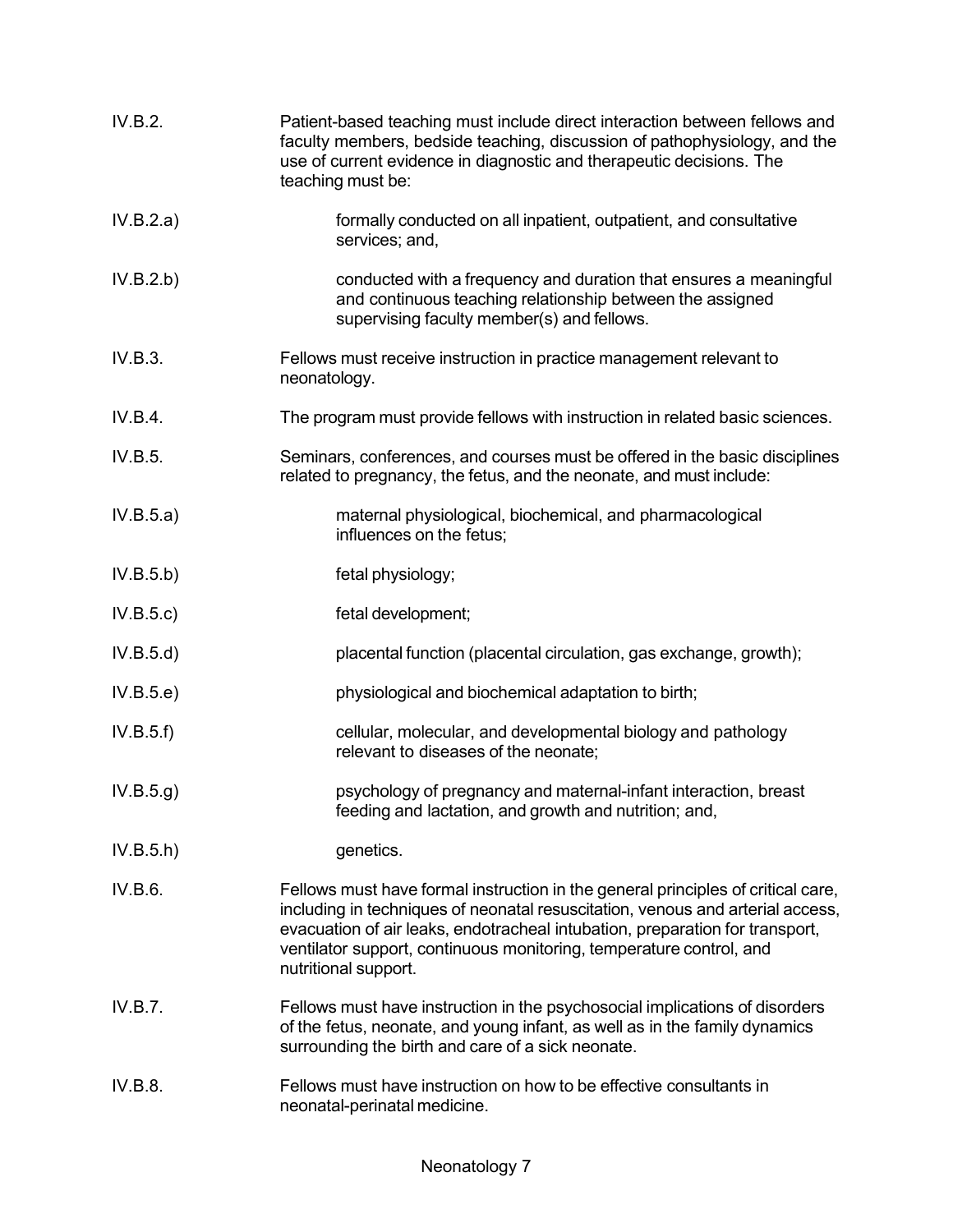| IV.B.9.    | Fellows must receive instruction in conducting and interpreting relevant<br>scholarly efforts in neonatal-perinatal medicine and teaching neonatal-<br>perinatal medicine effectively.                                                  |
|------------|-----------------------------------------------------------------------------------------------------------------------------------------------------------------------------------------------------------------------------------------|
| IV.B.10.   | Fellows must receive instruction on the care of neonates requiring cardiac<br>surgical procedures and their post-operative complications.                                                                                               |
| IV.B.11.   | Fellows must learn to identify high-risk pregnancy and become familiar with<br>the methods used to evaluate fetal well-being and maturation.                                                                                            |
| IV.B.12.   | Fellows must become familiar with factors that may compromise the fetus<br>during the intrapartum period and in recognizing the signs of fetal distress.                                                                                |
| IV.B.13.   | Fellows should receive instruction about and participate in the education of<br>physicians and other health care professionals regarding emerging issues<br>and factors impacting regional perinatal morbidity and mortality.           |
| IV.B.14.   | Fellows should receive instruction about the tabulation and evaluation of an<br>institutional database.                                                                                                                                 |
| IV.B.15.   | Fellows should receive instruction and experience in techniques of collation<br>and critical interpretation of data pertaining to immediate outcome and<br>sequelae of various diseases.                                                |
|            |                                                                                                                                                                                                                                         |
| IV.B.15.a) | This experience should be closely related to the evaluations of<br>various modalities of therapy used in these disorders.                                                                                                               |
| IV.C.      | <b>Clinical Experiences</b>                                                                                                                                                                                                             |
| IV.C.1.    | Fellows must have at least 18 months of clinical experience.                                                                                                                                                                            |
| IV.C.2.    | Fellows must be directly involved in the care of critically ill surgical patients<br>to attain competence in their evaluation, diagnosis, and pre- and post-<br>operative management.                                                   |
| IV.C.2.a)  | There must be coordination of care and collegial relationships with<br>pediatric surgeons, neonatologists, and critical care intensivists<br>concerning the management of medical problems in these complex<br>critically ill patients. |
| IV.C.3.    | Fellows must have clinical experience adequate to manage critically ill<br>neonates, including in use of the following techniques:                                                                                                      |
| IV.C.3.a)  | continuous monitoring;                                                                                                                                                                                                                  |
| IV.C.3.b)  | endotracheal intubation;                                                                                                                                                                                                                |
| IV.C.3.c)  | evacuation of air leaks;                                                                                                                                                                                                                |